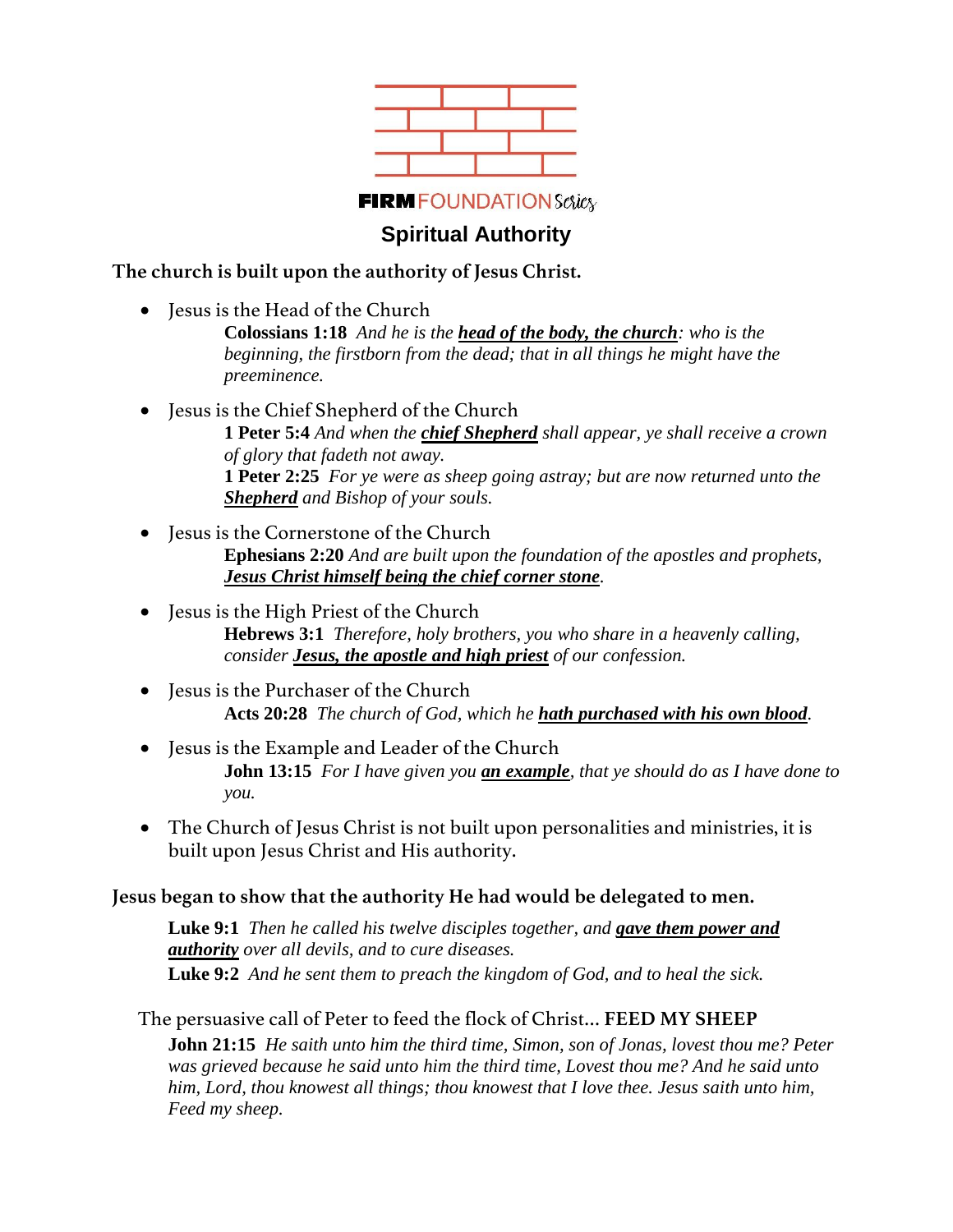#### **All Authority is of GOD**

**Romans 13:1** *Let every soul be subject unto the higher powers. For there is no power but of God: the powers that be are ordained of God.* **Romans 13:2** *Whosoever therefore resisteth the power, resisteth the ordinance of God: and they that resist shall receive to themselves damnation.* The ordinance of authority is of God!

## **The work of the spiritual leadership**

**Ephesians 4:11** *And he gave some, apostles; and some, prophets; and some, evangelists; and some, pastors and teachers;*

**Ephesians 4:12** *For the perfecting of the saints, for the work of the ministry, for the edifying of the body of Christ:*

#### Guidance in doctrine.

**Ephesians 4:14** *That we henceforth be no more children, tossed to and fro, and carried about with every wind of doctrine, by the sleight of men, and cunning craftiness, whereby they lie in wait to deceive;*

**Acts 20:28** *Take heed therefore unto yourselves, and to all the flock, over the which the Holy Ghost hath made you overseers, to feed the church of God, which he hath purchased with his own blood.*

**Acts 20:29** *For I know this, that after my departing shall grievous wolves enter in among you, not sparing the flock.*

**Acts 20:30** *Also of your own selves shall men arise, speaking perverse things, to draw away disciples after them.*

Guidance in growth and disciplines.

**Ephesians 4:15** *But speaking the truth in love, may grow up into him in all things, which is the head, even Christ:*

#### Guidance in ministry.

**Ephesians 4:16** *From whom the whole body fitly joined together and compacted by that which every joint supplieth, according to the effectual working in the measure of every part, maketh increase of the body unto the edifying of itself in love.*

How do we get this body fitly framed together? Can everyone just decide where they fit?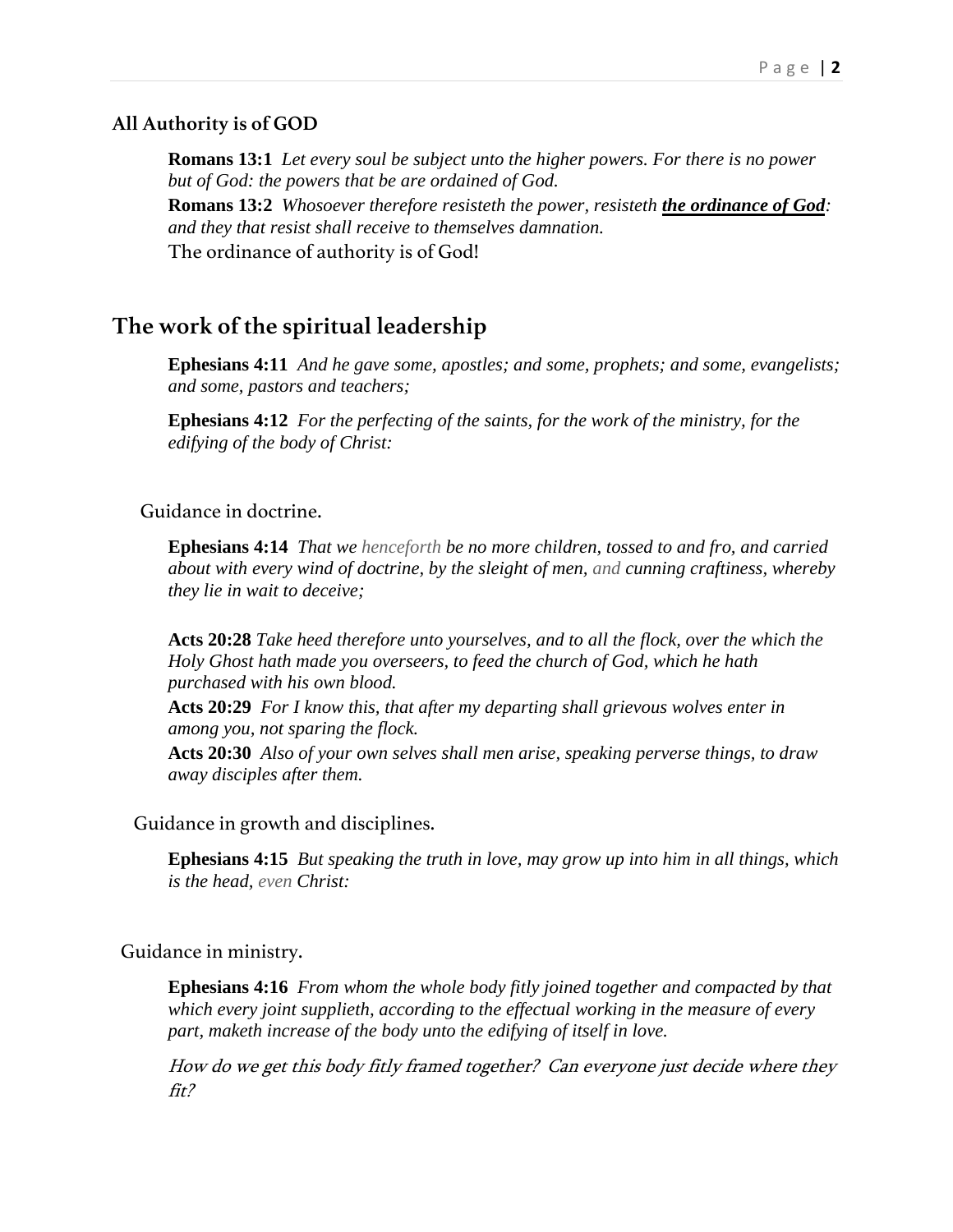#### **Biblical understanding of spiritual authority.**

*1.* They are examples/guides to the saint.

**Hebrews 13:7** *Remember them which have the rule over you, who have spoken unto you the word of God: whose faith follow, considering the end of their conversation.* 

*Hegeomai - to lead 1. to go before 2. to be a leader; to rule, command, have authority over*

Consider and remember the leaders that have guided you into truth. Follow their example. Considering the end of their course and the testimony of their life.

**1 Peter 5:3** *Neither as being lords over God's heritage, but being ensamples to the flock.* 

Ensamples - Pattern in the path to Godliness Pattern in spirit, attitude, teaching.

2. Obey as a matter of dutiful yielding to the Lord

**Hebrews 13:17** *Obey them that have the rule over you, and submit yourselves: for they watch for your souls, as they that must give account, that they may do it with joy, and not with grief: for that is unprofitable for you.* 

*Peitho - be persuaded 1. to be persuaded 2. to listen to, obey, yield to, comply with*

Grief is a groaning. Lord it pains me to say, they would not listen. I tried to give them direction from your Word for their lives, yet they took advice of ungodly counsel.

#### **a. Understanding the mindset of obedience.**

- i. Obey when you know they are right
- ii. Obey when your natural will inclines you to the opposite direction.
- iii. Obedience will always cost you something.
- iv. This obligation is to extend past personality differences.
- v. This obligation is to extend past difference in methods.
- **vi. This obligation to submit and obey is NOT to extend past contradictions to the Word of God.**